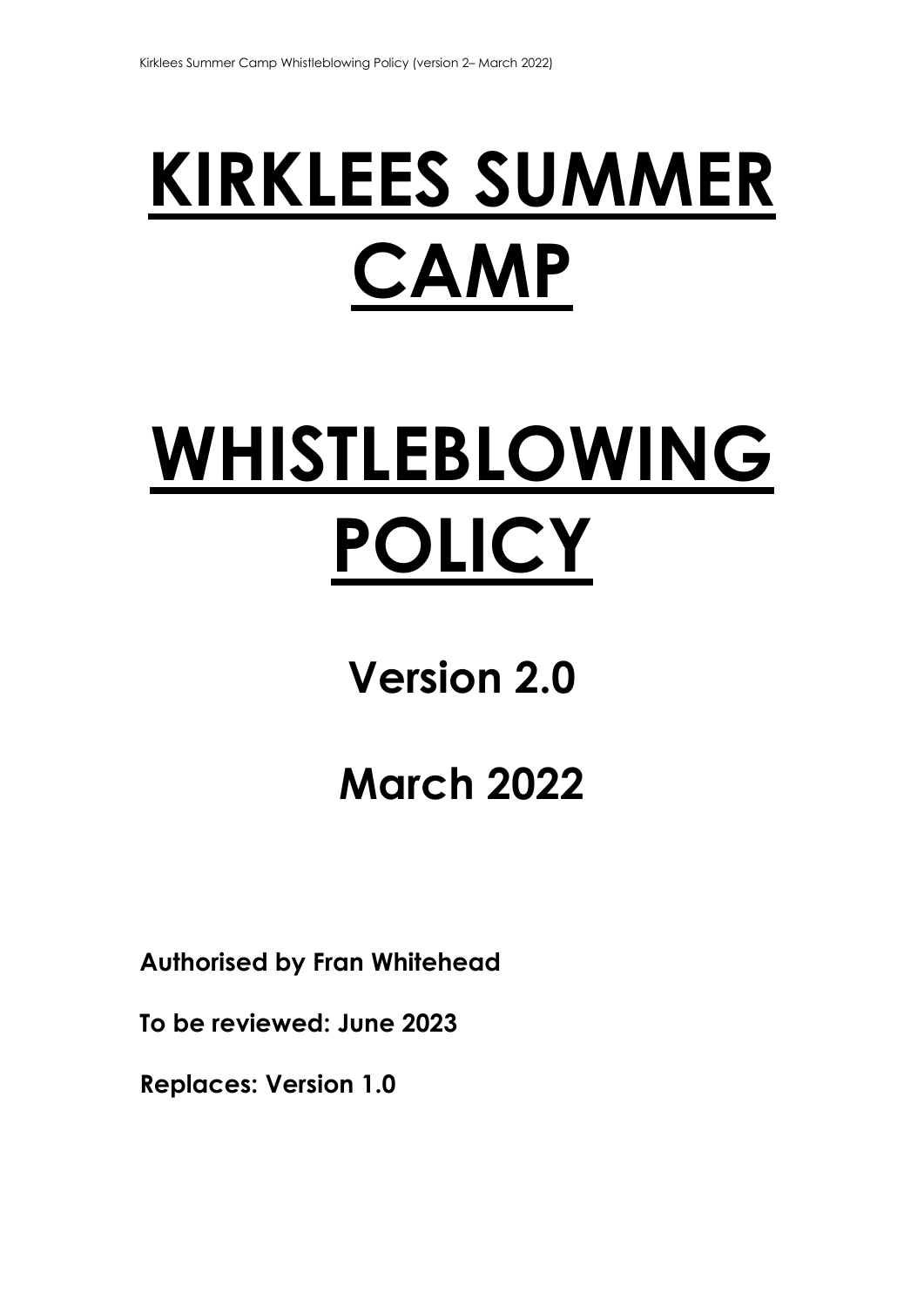## **LOG OF VERSION CHANGES AND POLICY REVIEWS**

| <b>Version</b> | Date written      | Date of           | <b>Changes made</b>          |
|----------------|-------------------|-------------------|------------------------------|
|                |                   | review            |                              |
|                |                   | <b>March 2022</b> |                              |
| 2.0            | <b>March 2022</b> | June 2023         | Introductory paragraph added |
|                |                   |                   | Format and layout amended    |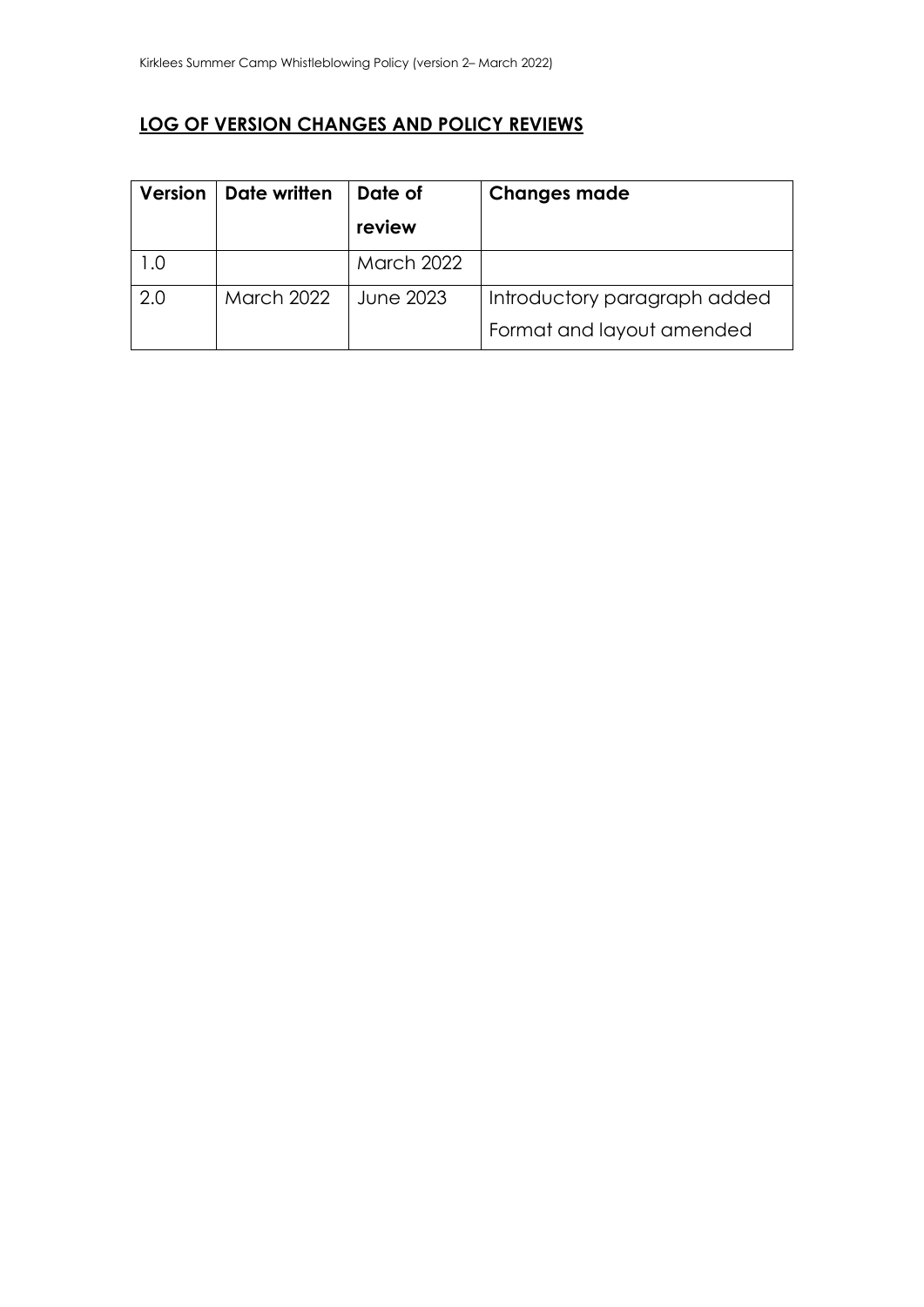#### **1. Introduction**

This Whistleblowing Policy is to be used when a volunteer wishes to raise a concern about a potential danger or possible illegality that they have witnessed at the camp.

If a volunteer, member of the public, service user or service user relative feel that they have been personally wronged and are seeking a resolution then the Complaints Procedure should be used.

#### **2. Definition**

Whistleblowing is when a volunteer wishes to raise a concern about a potential danger or possible illegality that they have witnessed at the Camp, for example:

- Unlawful misconduct assaulting or abusing a child or children
- Financial malpractice anything from stealing from petty cash to full-blown fraud
- Dangers to the public inappropriate behaviour when collecting children from the bus stations or disregarding health & safety rules
- Dangers to the environment or to the safety of the children at Camp

Whistleblowing is important to the efficient and proper running of KSPC.

## **3. Who is covered by this policy?**

All volunteers are covered by this policy.

## **4. Our Commitment**

Kirklees Summer Playscheme Camp (KSPC) takes the utmost care in accepting its responsibilities and obligations to meet the many requirements set out in law and regulation that govern its activities.

KSPC welcomes and encourages all its volunteers to come forward if they have any concerns about real or potential danger or illegality that they have witnessed at Camp.

Victimisation or harassment of a whistleblower will not be tolerated.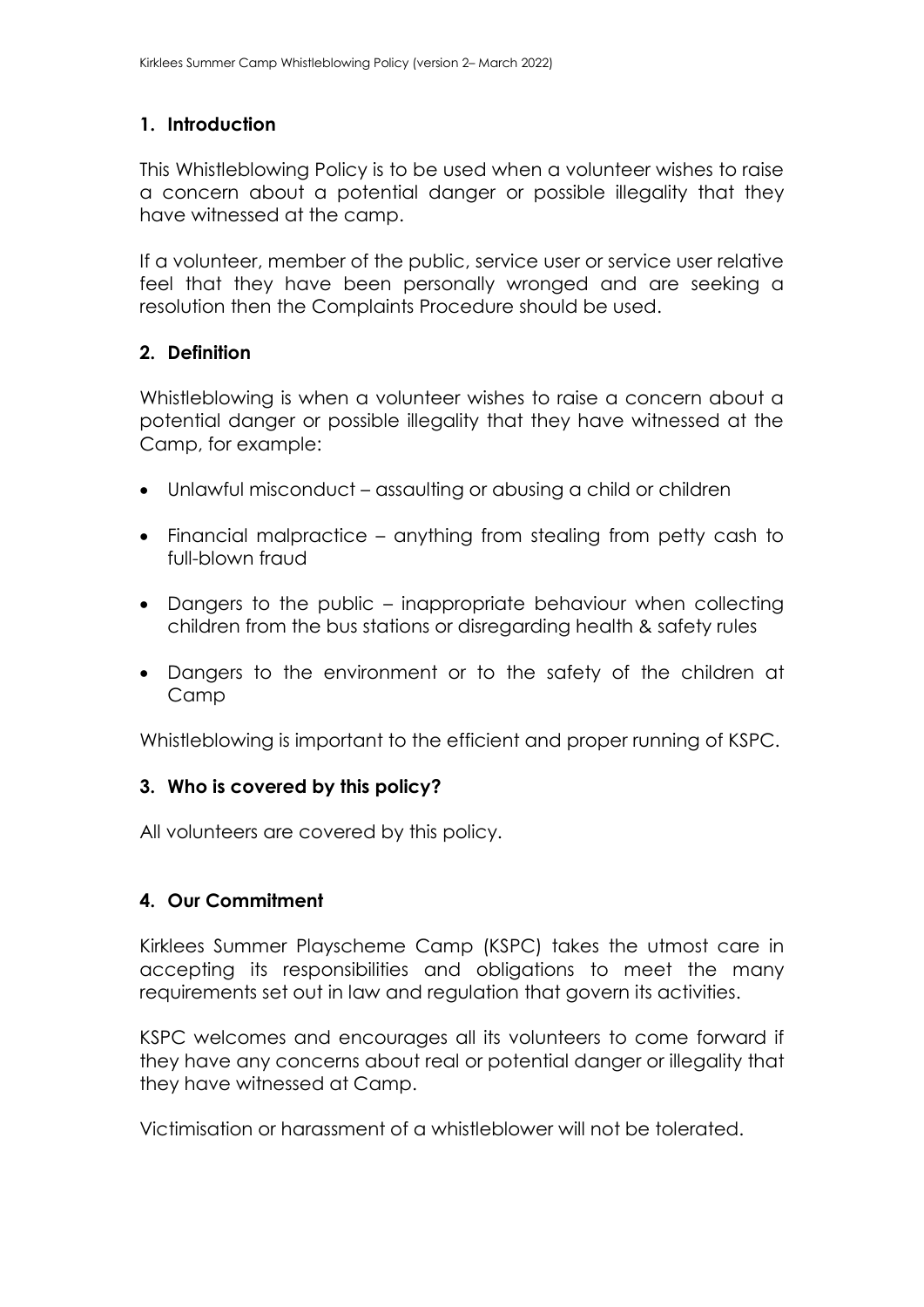Raising a concern in good faith, without personal gain, through this Whistleblowing Policy will not compromise any volunteer's position at the Camp even if the concern is proved unfounded at a later date. Raising matters outside the organisation without first exhausting the procedures as set out below (for example, taking matters to the press) will be seen as not working through this Whistleblowing Policy.

Concerns raised through this Whistleblowing Policy will be taken seriously; will be properly and objectively investigated; and appropriate action will be taken where necessary. KSPC encourages matters of concern to be raised internally as this gives it the opportunity to correct any of its procedures that may need improvement.

#### **5. Confidentiality**

The name(s) of the whistleblower(s) and any volunteers or others involved in the allegation will remain confidential throughout the periods of investigation and action covered by this policy.

In extremis the action could be referral to the police or other prosecuting authority, where confidentiality would be weighed against the need to prosecute.

#### **6. Procedure**

1 If a volunteer is concerned about some dangerous, unlawful or illegal practice at the Camp then a formal signed written complaint – detailing the matter(s) of malpractice – should be handed to the Camp Organisers as soon as possible. The name(s) of the Whistleblower(s) will remain confidential but must be on the letter to confirm that it is a genuine complaint.

Anonymous complaints, gossip, informal concerns and matters raised in conversation will not be pursued via this policy.

- 2 If either, or all, of the three Camp Organisers are the subject of the complaint then the letter of complaint should be handed to the Health & Safety Officer.
- 3 The Camp Organisers (or the Health & Safety Officer in the case of the Camp Organisers being the subject of the complaint) will conduct an investigation into the concern raised and, as soon as possible, will set out in a letter to the Whistleblower(s) the process being undertaken and the likely timescale.
- 4 The Camp Organisers (or the Health & Safety Officer in the case of the Camp Organisers being the subject of the complaint) will